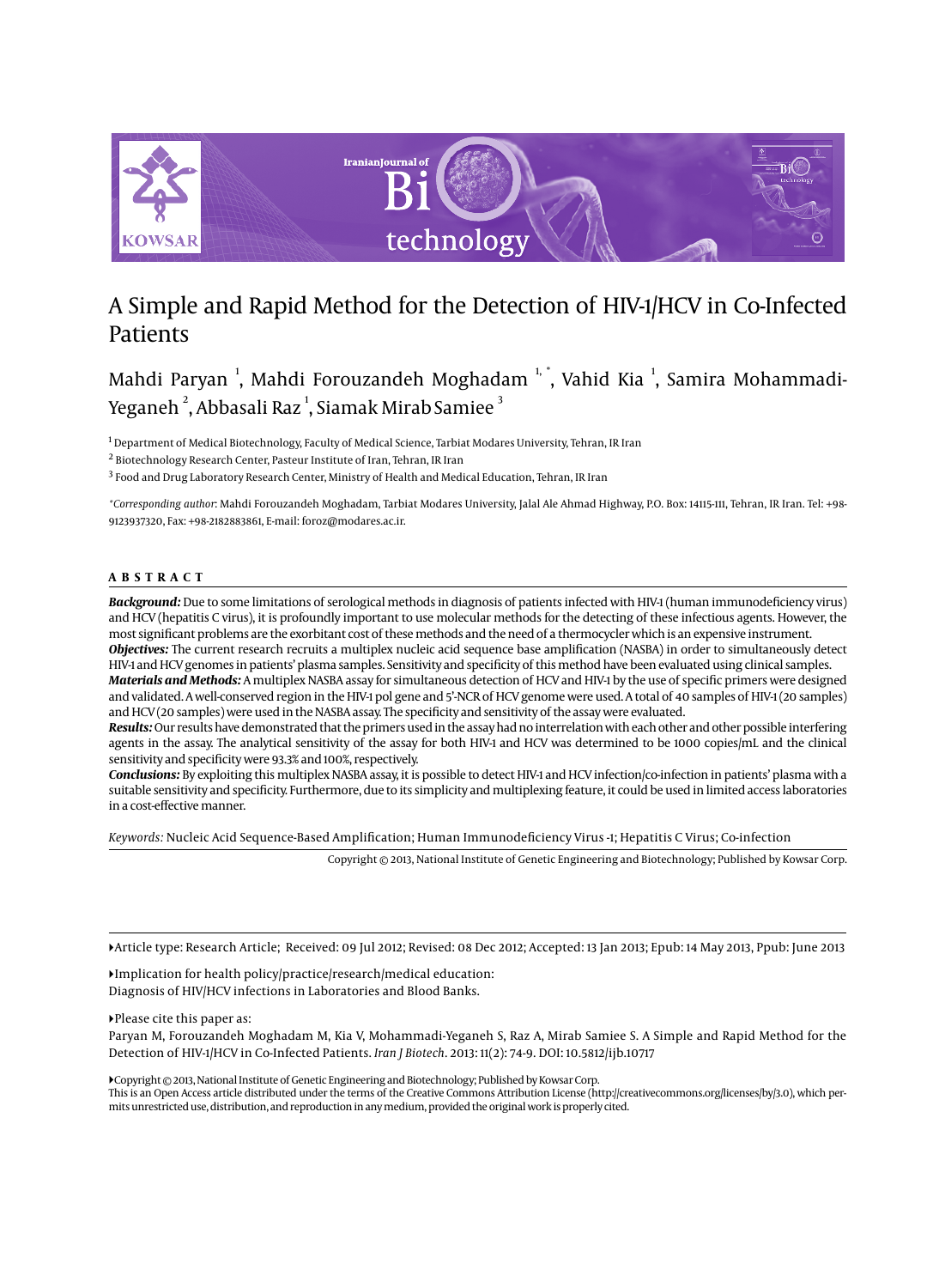#### **1. Background**

Infection with Human immunodeficiency virus-1 (HIV-1) and Hepatitis C virus (HCV) is a major health problem in the world. These viruses are among the foremost infectious agents transmitted by the blood and about 10 million people are assumed to be co-infected with these viruses all over the world (1). Infection with these viruses leads to a progressive chronic disease with a long common period. HCV infection in HIV-1 patients results in an increased risk of hepatotoxicity, a major cause of death in these patients which is a consequence of anti- HIV-1 drugs (2). In addition, HIV-1 infection intensifies the symptoms of HCV infected patients and decreases the self-clearance of HCV positive patients (2). These viruses have a similar transmission; sexual contact, blood and mother to fetus (3). Most HCV- infected population are Injecting drug users, but the transmission route of HIV-1 is variable (4). It has been estimated that if a mother is co-infected with HCV and HIV-1, transmission rate to the newborn will be 13.3% - 30% and 5.4% - 23% for HIV-1 and HCV, respectively. The probability of transmission to the newborn from coinfected mother is much greater than mono-infected a mother (5). The most common and principle method of detecting HIV-1 and HCV infection is serological assays which detect antibodies in the patient's serum. However, serological methods have some limitations. Amongst the most important limitations is that these assays cannot detect infected individuals during the window period when the immunologic determinants have not increased enough to be detectable. The presence of maternal antibodies makes it impossible to detect infection in newborns (6). Furthermore, in HCV-affected patients, serological methods are not capable of differentiating individuals with active infection from patients recovered from the disease because of the presence of anti-HCV IgG (7). In these situations, molecular methods including RT-PCR and Real-time RT-PCR are appropriate for the detection of HIV-1 and HCV infections. Such methods are highly sensitive and specific as well as simple, automatable and high-throughput and therefore are widely acceptable and applicable (8, 9). Whenever amplification of nucleic acids depends on thermal cycles, an expensive instrument is required. In RNA template amplification, these methods can also amplify contaminating DNA which makes it difficult to conclude that the RT-PCR product is totally due to RNA amplification (10, 11). By using techniques such as NASBA which is isothermal, problems like unwilling DNA amplification will be overcome. Another advantage of NASBA over RT-PCR is that no thermo cycler is required; therefore, laboratories that cannot afford a thermo cycler can use NASBA to amplify nucleic acids. In addition, compared to PCR, in NASBA there are fewer amplification cycles which leads to reduce enzymatic errors.

These advantages have made NASBA an accessible technique in detection of microorganisms. In NASBA, RNA is amplified in an isothermal condition using reverse transcriptase, T7 RNA polymerase and RNase H enzymes. The process is initiated by the annealing of an oligonucleotide primer (P1) to the RNA sequence. The 3' end of the P1 primer is complementary to the target sequence; the 5' end encodes the T7 RNA polymerase promoter. After annealing, reverse transcriptase enzyme, which is present in the reaction mixture, uses the deoxynucleoside triphosphates (also available in the mixture) to extend the 3' end of primer 1, thereby forming a cDNA copy of the template and resulting in an RNA:DNA hybrid. RNase H hydrolyses RNA from RNA:DNA hybrid. Consequently, the original RNA is destroyed, leaving a single strand of DNA to which the second primer (P2) anneals. Reverse transcriptase synthesizes the second DNA strand, rendering the promoter region double stranded. The third enzyme in the mixture, T7 RNA polymerase, transcribes RNA copies from functional T7 RNA polymerase promoter, generating a large amount (10 - 1000) of anti-sense, single stranded RNA transcripts corresponding to the original RNA target. Each new RNA molecule is now available as a template for reverse transcriptase in the cyclic phase of the NASBA process. The entire NASBA process is conducted at 41°C, and the amount of amplified sequence is at least a factor of  $10^9$  (12). It is a perfectly appropriate method for the detection of viral genomes, because there is no need for a reverse transcription step (11, 13). As mentioned, because of some limitations in serological methods, exploitation of molecular methods like NASBA has an important role in the diagnosis of RNA viruses such as HIV-1 and HCV. Nonetheless, one major shortcoming of molecular methods which limit their use as a screening assay is their high cost, compared to serological methods (10). One significant solution that has been used to lower costs is multiplexing assays for detection of more than one infectious agent in a single reaction. In multiplex assays by using the reactants for a single assay and simply by adding more oligonucleotides, it is possible to detect more than one infectious agent; therefore, it is more cost and time effective (14). So far some studies about multiplexing NASBA have been reported. Among these, are a multiplex NASBA for the detection of the expression of pp67 and Immediate- Early1 (IE1) coded by cytomegalovirus (CMV) (15) and also simultaneous detection of Mycoplasma pneumonia, Chlamydia pneumonia and Legionella species in respiratory system samples (10).

### **2. Objectives**

The aim of the present study was to develop and exploit a multiplex NASBA assay for simultaneous detection of HIV-1 and HCV in plasma samples.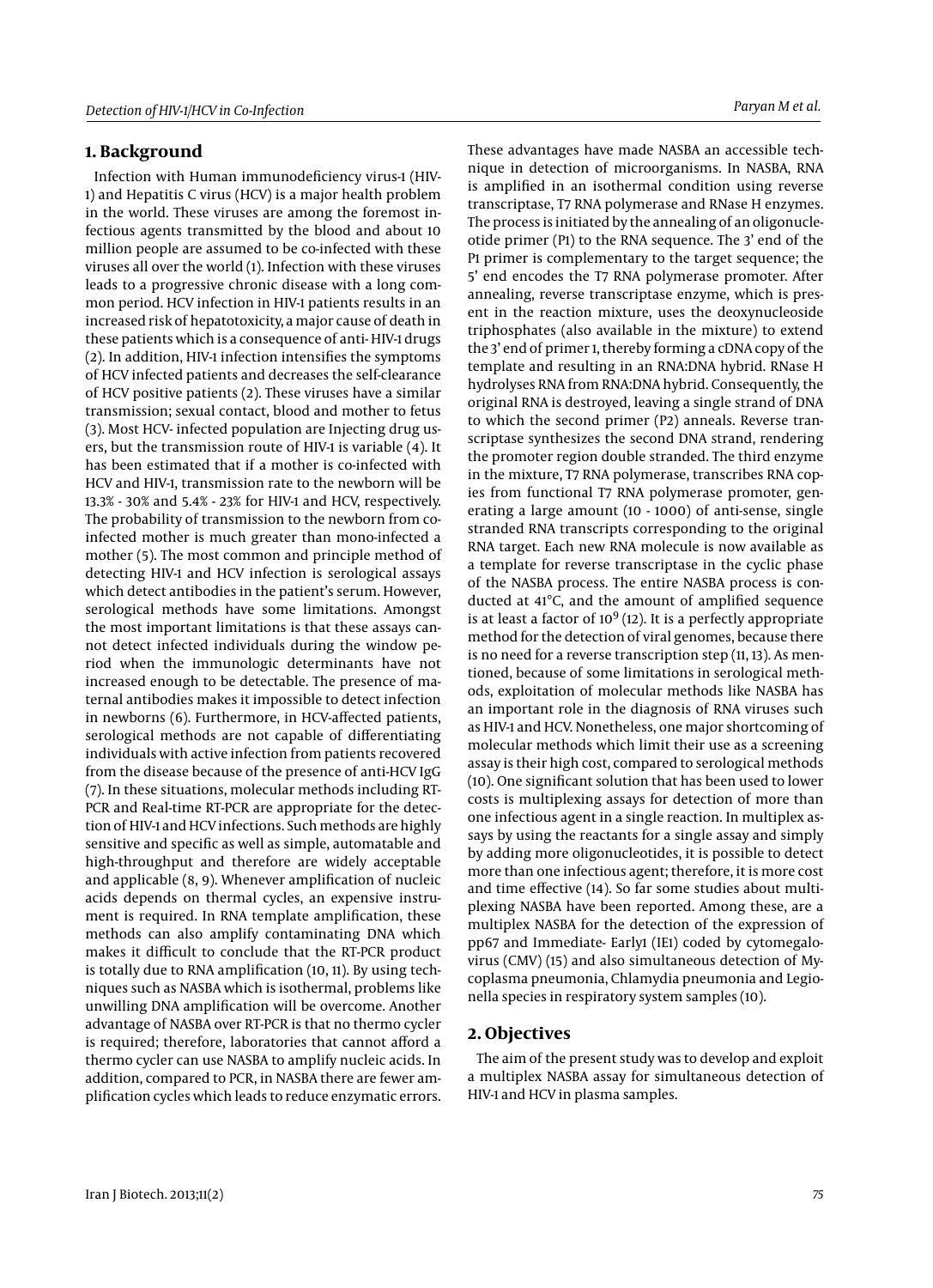## **3. Materials and Methods**

### *3.1. Samples*

HIV-1 and HCV infected blood samples were collected in EDTA containing tubes. Samples were centrifuged at 2500 rpm for 20 minutes and plasmas were stored at -80ºC until use.

# *3.2. Investigation of the Genomic Sequence of HIV-1 and HCV in Order to Choose Highly Conserved Regions for Primer Design*

The genomic sequences of each virus were retrieved from GenBank, NCBI (http://www.ncbi.nlm.nih.gov/genbank) and each set of viral sequences were aligned with Mega 4 software (www.megasoftware.net/mega4/mega. html) in order to locate the conserved region of each viral genome. The chosen sequences were then analyzed for designing primers using Beacon Designer 7 software. Finally, 5'NCR of HCV and pol gene of HIV-1 were chosen as highly conserved regions of viral genomes. Each primer pair spans a 179 bp and a 241 bp of HIV-1 and HCV genomes, respectively (*Table 1*).

#### **Table 1.** Primer Sequences for HIV-1 and HCV

| Primer               | Sequence <sup>a</sup>                                              |
|----------------------|--------------------------------------------------------------------|
| <b>HIV-1 Forward</b> | 5'GTA CAG TGC AGG GGA AAG3'                                        |
| <b>HIV-1 Reverse</b> | 5'AAT TCT AAT ACG ACT CAC TAT AGG GCC AGA<br>GIA GYT TTG CTG GTC3' |
| <b>HCV</b> Forward   | 5'CAT GGC GTT AGT AYG AGT G3'                                      |
| <b>HCV Reverse</b>   | 5'AAT TCT AAT ACG ACT CAC TAT AGG GCT ATC<br>AGG CAG TAC CAC AAG3' |

<sup>a</sup> The part of the sequences in Italic is the T7 promoter sequence.

#### *3.3. Viral RNA Extraction From Plasma*

Viral RNA extractions were carried out (QIAamp Viral RNA Mini Kit, Qiagen, USA) according to the manufacturer's manual and eluted with 50µl of nuclease-free water and stored at −80ºC until use.

# *3.4. Detection of HIV-1 and HCV Genomes Using Monoplex and Multiplex NASBA*

The mono and multiplex assay was carried out with a final reaction mixture volume of 25 µL containing 40 mM Tris-HCl (pH 8.5), 50 mM KCl, 12 mM MgCl2, 1 mM of each of the dNTPs, 2 mM of each of the ribonucleoside 5'triphosphates, 10 mM dithiothreitol, and 15% (vol/vol) dimethyl sulfoxide; 0.4 µM of each primer was used for the mono and multiplex NASBA; 5 µL of purified RNA was added to 18 µL of amplification mixture in a 0.2 mL microcentrifuge tube, which was incubated for 5 min at 65°C in order to disrupt secondary structures in the target RNA. Each tube was immediately cooled to 41°C for 5 min, after which 2  $\mu$ L of an enzyme mixture containing 2.6  $\mu$ g of bovine serum albumin (in 50% glycerol; Roche Diagnostics Corp., Indianapolis, Ind.), 40U of T7 RNA polymerase, 8 U of avian myeloblastosis virus reverse transcriptase, 0.2 U of RNase H, and 12.5 U of RNasin were added (All enzymes were purchased from Fermentas, except AMV-reverse transcriptase from Roche). Finally, NASBA products were run on 2% agarose gel to ascertain the amplification of the target sequences.

#### *3.5. Assay Sensitivity*

### *3.5.1. Construction of a Trustworthy Reference RNA as NASBA Control*

In order to determine the assay sensitivity, PCR products were cloned in a T/A cloning vector. The RNA was transcribed using T7 RNA polymerase (Fermentas, Germany); in the presence of 2mM NTP mix; 10 µL transcription buffer; 50U RNase inhibitor and 30U T7 RNA Polymerase in a 50µL reaction.

## *3.6. Eliminating DNA From in-vitro Transcribed RNA*

Since the recombinant plasmid DNA has the T7 promoter element, if the in-vitro transcribed RNA is used in NASBA, it leads to a false positive result. Therefore, DNA should be thoroughly removed from *in vitro* transcribed RNA. To do so, RNase free DNase I enzyme were used. Because of the intense activity of DNaseI, 4 - 5 units of the enzyme are sufficient. Furthermore, since DNase I is capable of digesting the dsDNA produced as an intermediate product during NASBA reaction, it should be thoroughly inactivated. To inactivate DNaseI, the reaction should be incubated at 70°C for 15 minutes. RNA was quantified based on the A260 value and the copy number of standard molecules was calculated using the following formula:

 $(X g, uL^{-1} RNA / [RNA length in nucleotides x 340]) x 6.022$  $x 10^{23}$  =Y molecules/ $\mu$ L

From a stock of 10<sup>7</sup> copies/mL solution, a series of serial dilutions were prepared (10000, 5000, 1000 and 500 copies/mL).

#### *3.7. Assay Specificity*

In order to determine the analytical specificity, 20 samples including human genome samples and some viral samples transmitted by the blood were used. The analytical sensitivity was performed using NCBI Nucleotide BLAST software for evaluating designed primers.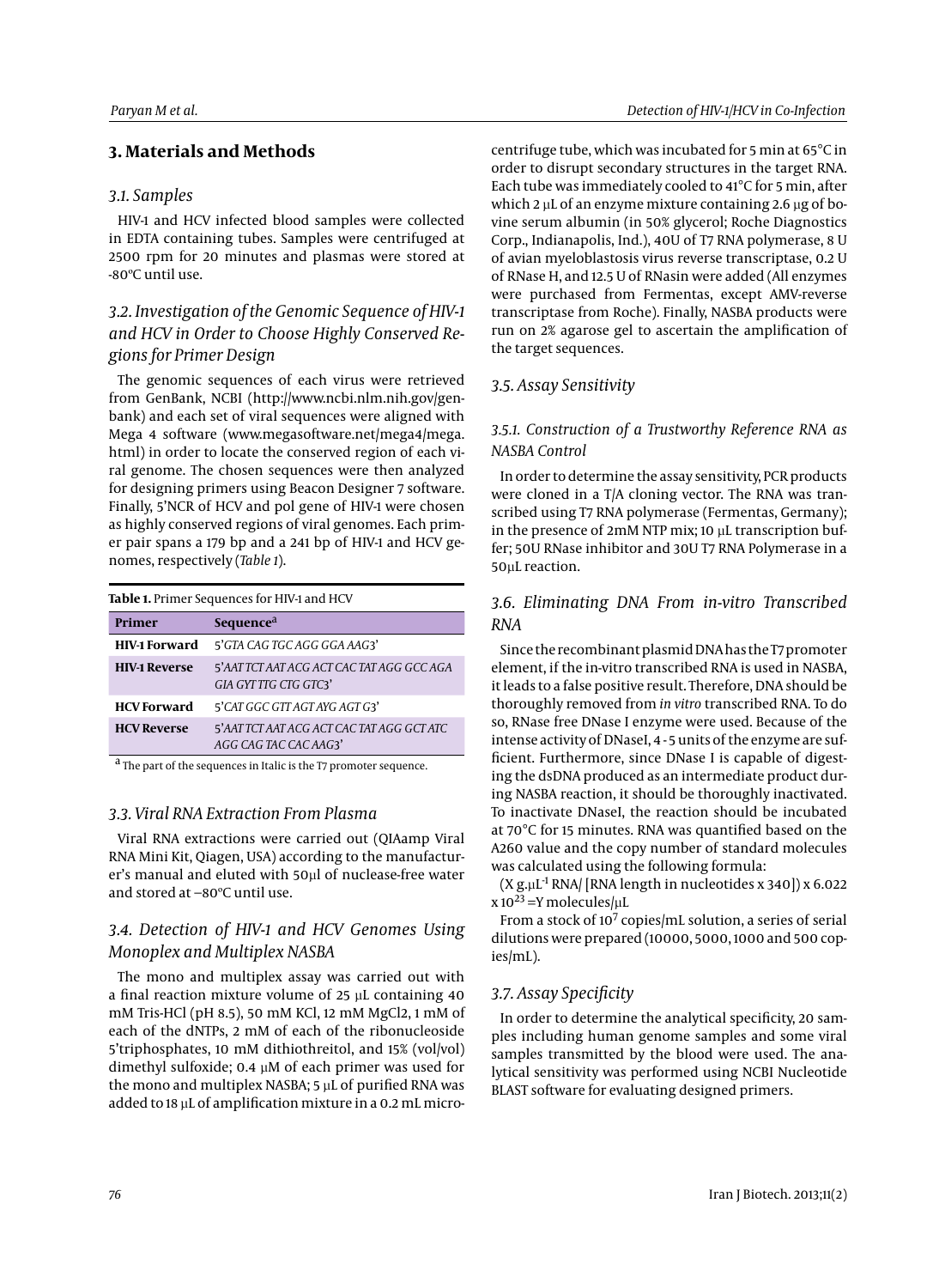# **4. Results**

# *4.1. Specificity of Monoplex and Multiplex NASBA Primers*

The specificity analysis done by performing a nucleotide BLAST showed no significant interaction between designed primers and irrelevant sequences in GenBank NCBI. Secondly, NASBA reaction by using viral samples including HTLV-1, HBV, CMV, HSV-1, HSV-2 and B19 showed no detectable amplification on gel electrophoresis. Therefore, the specificity of the assay was considered to

#### be 100%.

# *4.2. Monoplex and Multiplex NASBA Sensitivity*

Using serial dilutions with defined copy numbers, the sensitivity of the monoplex and multiplex NASBA were analyzed. Dilutions of 10000, 5000, 1000, 500 copies/ mL of the in-vitro transcribed RNA were added to the healthy individuals' plasma. Following RNA extraction, five NASBA reactions of each standard were performed on two different days; the sensitivity of the assay was 1000 copies/mL (*Table 2*).

| <b>Table 2.</b> Determination the Sensitivity of Monoplex and Multiplex NASBA |       |       |       |       |                                                                                                                   |  |  |
|-------------------------------------------------------------------------------|-------|-------|-------|-------|-------------------------------------------------------------------------------------------------------------------|--|--|
|                                                                               |       |       |       |       | HIV-1, Copies/mL Positive Monoplex HCV, Copies/mL Positive Monoplex HIV Positive Multiplex HCV Positive Multiplex |  |  |
| 10000                                                                         | 10/10 | 10000 | 10/10 | 10/10 | 10/10                                                                                                             |  |  |
| 5000                                                                          | 10/10 | 5000  | 10/10 | 10/10 | 10/10                                                                                                             |  |  |
| 1000                                                                          | 10/10 | 1000  | 10/10 | 10/10 | 10/10                                                                                                             |  |  |
| 500                                                                           | 6/10  | 500   | 8/10  | 5/10  | 10/10                                                                                                             |  |  |

10 Monoplex NASBA reaction for each of HIV-1 and HCV and 10 multiplex reactions were carried out. In the 1000 copies/mL standard, all the reactions for both viruses either in monoplexor multiplex NASBA were positive, therefore the sensitivity of the assay was considered to be 1000 copies/mL.

10 Monoplex NASBA reaction for each of HIV-1 and HCV and 10 multiplex reactions were carried out. In the 1000 copies/mL standard, all the reactions for both viruses either in monoplexor multiplex NASBA were positive, therefore the sensitivity of the assay was considered to be 1000 copies/mL.

# *4.3. Performing NASBA for the Detection of HIV-1 and HCV Genome Using Positive Samples*

A total of 40 samples of HIV-1 (20 samples) and HCV (20 samples) were used in the NASBA assay which were previously reported as positive using Artus HIV-1 RG Kit (Qiagen) and Artus HCV RG Kit (Qiagen) system. The products were run on 2% agarose gel. The presences of 179 bp and 241 bp bands were indicative for amplification of HIV-1 and HCV genomes, respectively (Figure 1).

# *4.4. Multiplex NASBA for Simultaneous Detection of HIV-1 and HCV*

Multiplex NASBA was performed on 30 co-infected samples. *Figure 2* shows a multiplex NASBA run on a 2% electrophoresis gel in which the amplification of HIV-1 and HCV is distinguishable based on the different sizes of the amplicons. 28 out of 30 samples showed positive results and two were negative. Therefore, the sensitivity of the assay was considered to be 93.3%. The positive predictive value (PPV) or precision rate is the proportion of positive test results that are true positives (such as correct diagnoses). It reflects the probability that a positive

test reflects the underlying condition being tested for. It is calculable using this formula: PPV= number of True Positives/ (number of True Positives+ number of False Positives). So the PPV of the assay was 100%. The negative predictive value (NPV) is defined as the proportion of subjects with a negative test result who was correctly diagnosed. A high NPV for a given test means that when the test yields a negative result, it is most likely correct in its assessment. In familiar similar formula: NPV= number of True Negatives/ (number of True Negatives + number of False Negatives). The NPV of this assay was determined to be 90.91%.

#### **Figure 1.** Monoplex NASBA Band



Lanes 1 and 2 Show the Amplification of Target RNA in NASBA Reaction for HCV and HIV-1, Respectively. Lane 3 is a 100 bp RNA Marker (Fermentas, Germany. Catalog No. SM1831).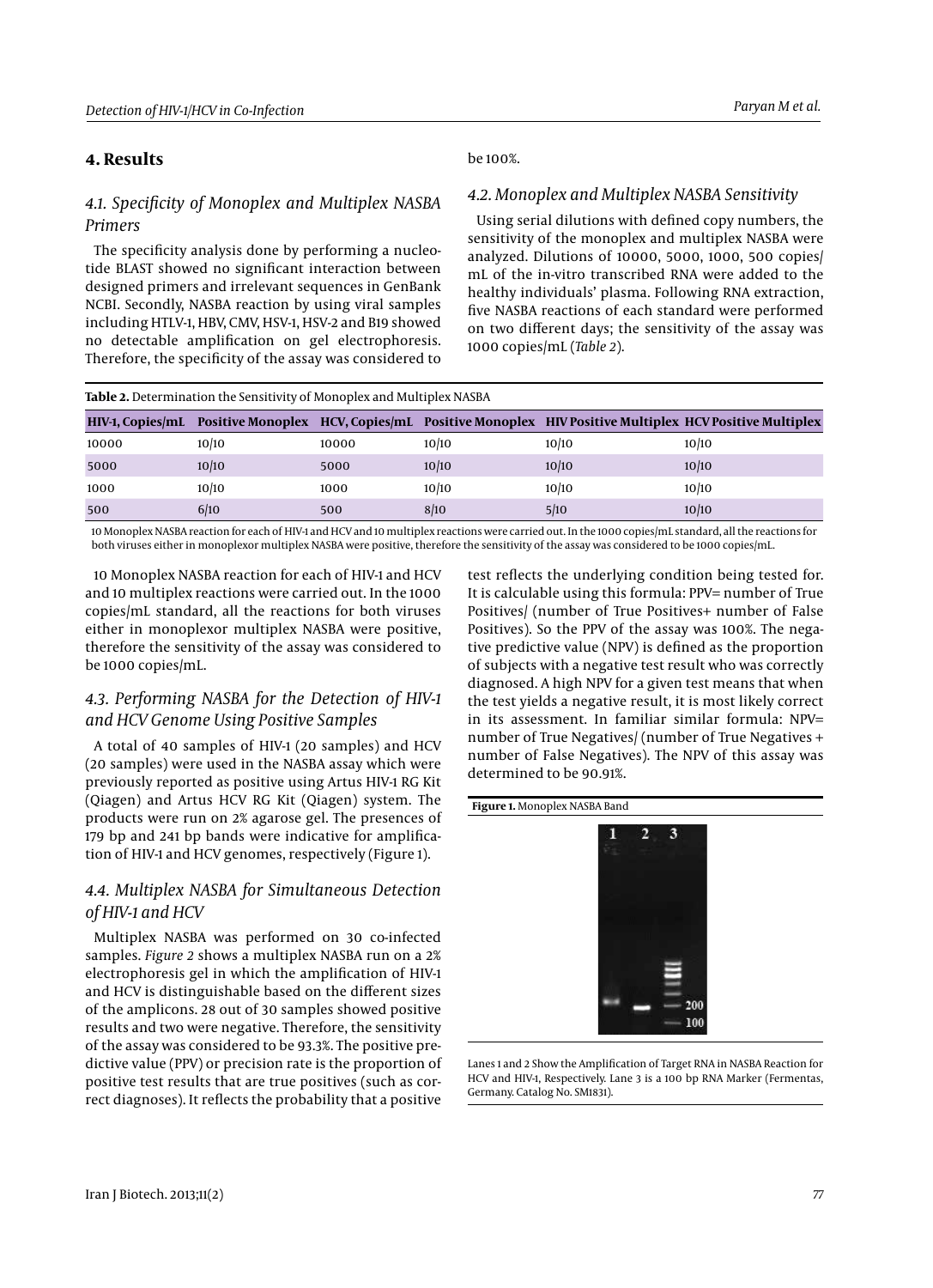

241 bp and 179 bp are bands in lanes 1 through 6 shows simultaneous amplification of HCV and HIV-1, respectively. The marker is a 100 bp RNA marker. NTC (Non Template Control) shows no amplification.

#### **5. Discussion**

In recent decades, molecular diagnostic methods have greatly developed and more practical methods have come into existence for molecular diagnosis of diseases and research. Among these, Nucleic Acid Testing (NAT) has an important role. For instance, in 1999, in Germany, NATs became obligatory to screen Hepatitis C virus for blood donors via Paul- Ehrlich institute as part of the blood transfusion organization. By making it mandatory, the risk of blood donors being undetectable during the window period of HIV-1 and HCV was significantly reduced to 1 in 5000000 (16-18). Nonetheless, the application of these methods remains limited because of their high cost and time consuming process. In order to lower the cost of NAT, two solutions have been proposed. The first one was the usage of a pool of different donors' plasma. Clinical tests showed that sensitivity has decreased because of low copy number of virus; or false positive results have increased as a result of using ultracentrifuge to concentrate viral particles in the samples (19). In addition, if a pool of plasmas has a positive result, determining the infected individuals' plasma would be cumbersome and time-consuming, which delays the preparation of blood and blood products. The second one is the development of a multiplex assay for simultaneous detection of multiple viruses. This approach has lowered costs and uses less time for detection (20). NASBA, first used in mid-1999, was exploited as a qualitative and quantitative diagnostic method for RNA viruses especially HIV and HCV (12). Traditional methods which were based on antigen detection were less sensitive than molecular methods like PCR. PCR facilities are costly, need a skillful operator and cannot be available in all laboratories (21). However, NASBA is more sensitive, without the necessity of cDNA synthesis and usage of a thermocycler. There are several

reports on multiplex detection of microorganisms using NASBA. In a research conducted by Jean et al. (22) multiplex NASBA had been used for simultaneous detection of intestinal viruses which cause food poisoning. In another investigation, Lau et al. (11) used this method for the detection of respiratory system infectious viruses. Furthermore, in a study, published by Loens et al. (10), Real-Time NASBA was used to detect Mycoplasma pneumonae, Chlamydia pneumonae and Legionella species in respiratory samples. In the present study, we have developed a multiplex NASBA for simultaneous detection of HIV-1 and HCV. This assay is capable of detecting and distinguishing HIV-1 and HCV on 2% agarose gel, with an appropriate sensitivity. To design the primers, genomic sequence of each virus was aligned to locate the highly conserved regions. Assessment of sensitivity and specificity of the designed primers demonstrated that they are capable of detecting only HIV-1 and HCV without interaction with irrelevant viral genomes. Detection of mentioned viruses with low copy number in patients is an important issue for treatment. Sensitivity of the assay for both viruses is equal and is considered to be 1000 copies/mL. Sensitivity and specificity of the assay were determined to be 93.3% and 100%, respectively. Predictive value of tests is the probability of a target condition (for example a disease) identified by the results of a test, often used in medical tests. In cases where binary classification can be applied to the test results (such as yes versus no, or either a positive or negative test), then each of the two outcomes has a separate predictive value. For example, for positive or negative test, the predictive values are termed positive predictive value or negative predictive value, respectively. The PPV and NPV of the developed assay were 100% and 90.91%, respectively. Because of low cost, simplicity, accessibility, no need for a skilled operator, high sensitivity and specificity, NASBA can be used as an appropriate method for simultaneous detection of several pathogens in various clinical samples and can effectively replace the traditional methods which are used for blood screening in blood transfusion organizations. In addition to high sensitivity and specificity, low cost and simplicity are among the major advantages of the assay. Moreover, it is a suitable and rapid method for detection of HIV-1 and HCV co-infection, screening of donated bloods in blood transfusion organization and in diagnostic laboratories.

#### **Acknowledgements**

The authors appreciate Laboratory of Day General Hospital, Iran, Tehran, for providing technical support.

### **Authors' Contribution**

Mahdi Paryan: acquisition of data and drafting the article, Mahdi Forouzandeh Moghadam: the conception and design of the study and interpretation of data, Vahid Kia: